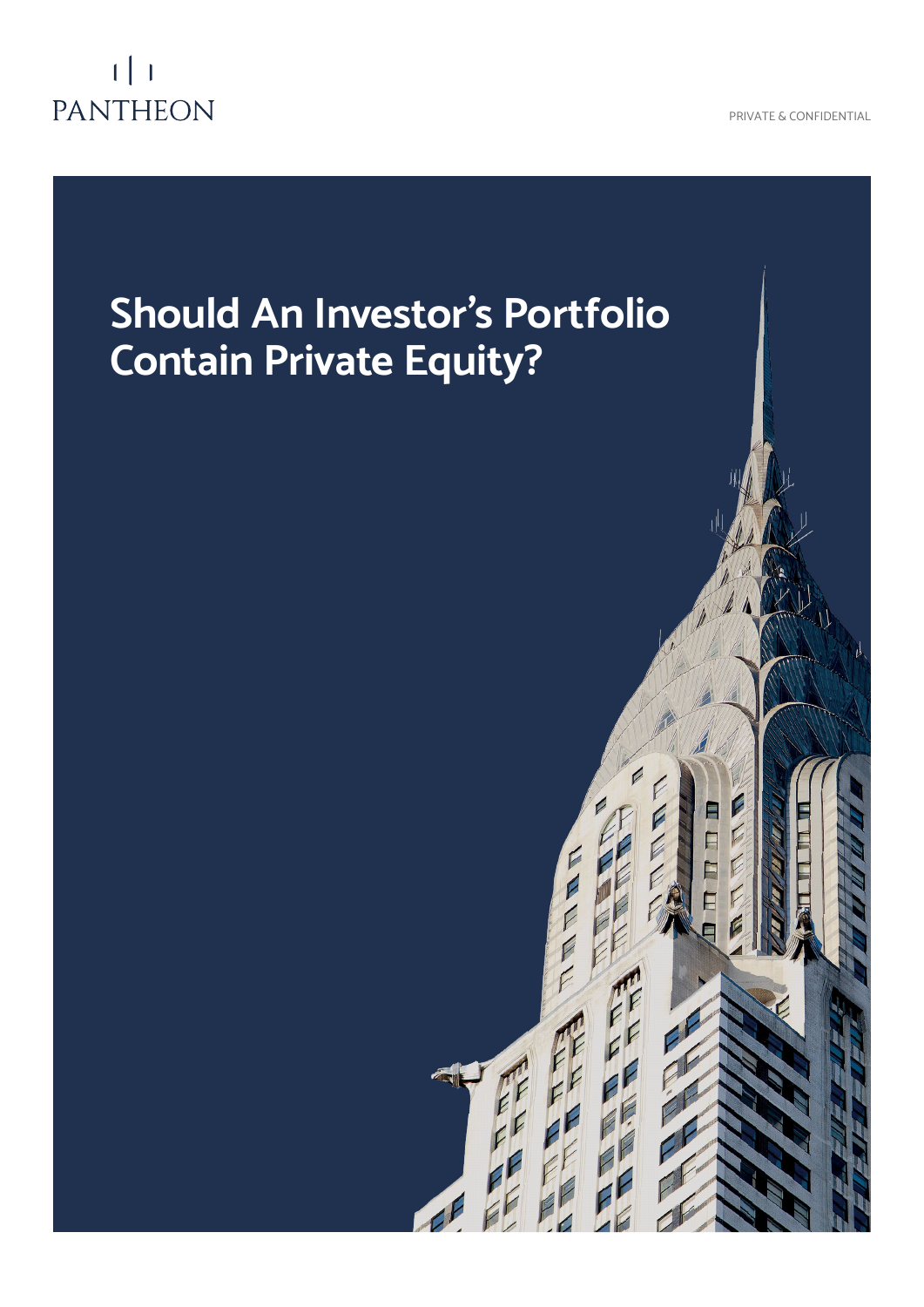**IMPORTANT INFORMATION: Your attention is drawn to page 10 "References and Notes on Methodology" and the Important Disclosure on page 12.**

# Can private equity improve the riskreturn profile of a portfolio of public equities?

### **INTRODUCTION**

Though often assumed otherwise, private equity assets share many features with publicly-listed equities. The defining difference is that private equity is not traded continuously on a public capital market<sup>1</sup> and may not be bought or sold at will. As a result, we can only observe current market values of private equity assets when a transaction takes place between parties; and we are not able to use traditional techniques to compare the risk-return of private equity to public equities.

Aiming to circumvent these challenges, Pantheon has applied advanced techniques to examine the risk-return impact of including private equity in a portfolio of public equities. Based upon our analysis and methodology, we find that over the long run private equity assets appear to behave similarly to publicly-listed equities, but with potential significant alpha and diversification benefits. Our examination found that private equity assets may enhance an investor's risk-return profile when added to a diversified portfolio of publicly-listed equities. Based upon our historical dataset, our analysis identified the optimal allocation to private equity within our public equities portfolio (which we call our 'market portfolio'), and we calculated the portion of outperformance ('alpha') that the portfolio – which included an allocation to private equity – had the potential to generate. Please refer to note<sup>(vi)</sup> under "References and notes on methodology" on page 10 for a description of how our 'market portfolio' was derived.

## **DIVERSIFICATION**

Much has been written about the benefits of portfolio diversification, and it has become common practice to hold a portfolio of assets with the objective of achieving a higher riskadjusted return than offered by the constituent assets in isolation. Figure 1 on the following page demonstrates this graphically. Here we have taken the total returns observed through 2009-2014 on five well-known publicly-listed U.S. stocks, randomly selected, and plotted their risk-return through that period. Note that for any desired level of risk, the dataset displayed that the highest return came from a diversified portfolio of these five stocks, indicated by the blue line. This result arose because the stocks are not perfectly correlated; that is, they have correlations with each other of less than 100%. As we shall see, this is very relevant to the relationship between private equity and public equities. Please refer to note<sup>(i)</sup> under "References and notes on methodology" on page 10 for details of how the time period and these stocks were randomly selected.

According to the capital asset pricing model (CAPM), there are two common measures used when building a diversified portfolio:

**Total risk-return.** This calculates which assets have the highest expected returns per unit of risk using Sharpe ratio analysis. What follows from this approach is that a value-weighted portfolio of all assets will offer the highest risk-adjusted return<sup>(ii)</sup>. This portfolio is the 'market portfolio'.

<sup>1</sup>Other important differences include corporate governance, capital discipline, principal-agent issues with publicly listed stocks, liquidity risk and premia with private equity, and cash flow management.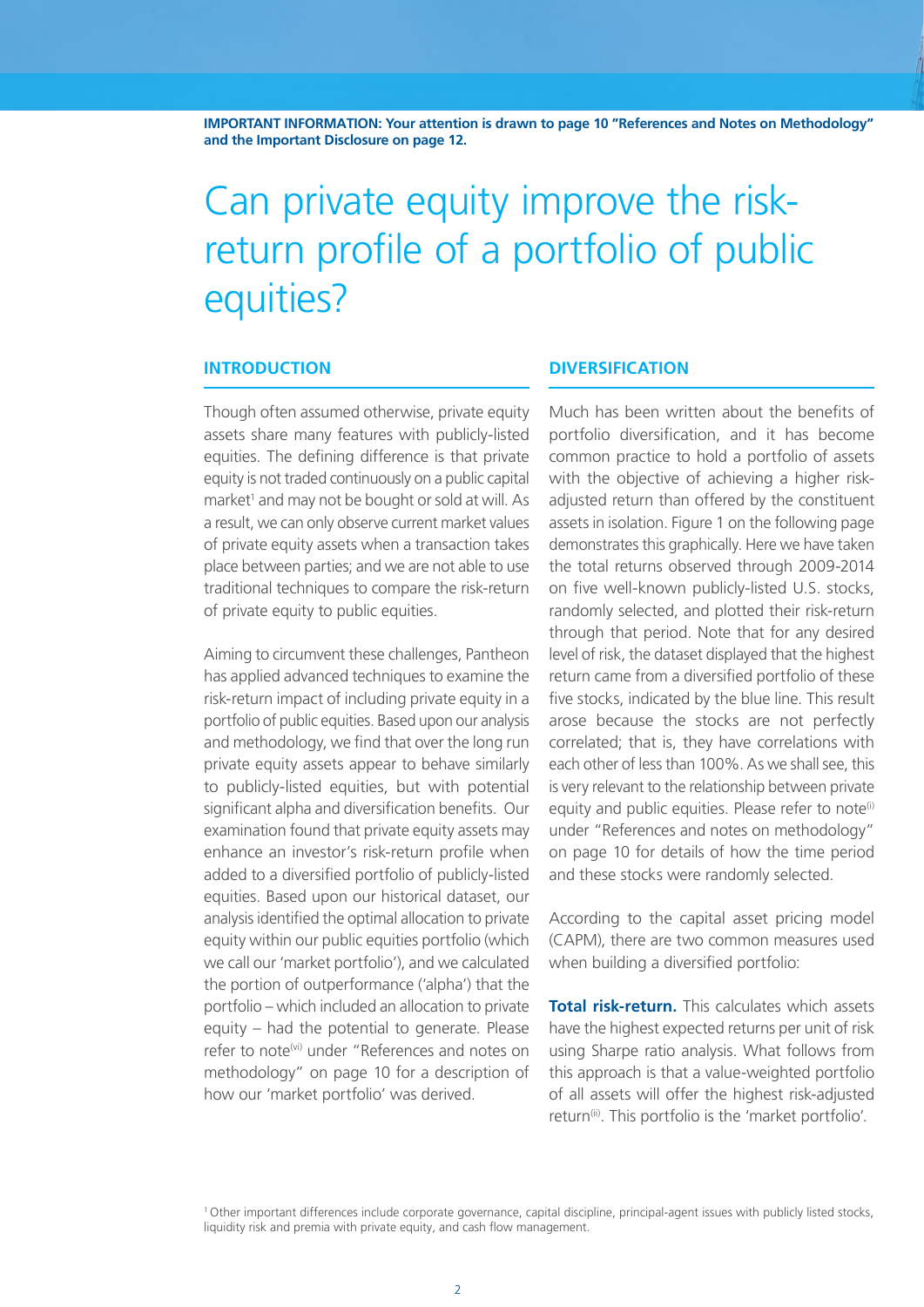

**Figure 1: The power of diversification** 



# **THE POWER OF DIVERSIFICATION**

The y-axis shows the average return (annualized), and the x-axis shows the standard deviation of returns (annualized). For any chosen level of risk in this dataset the portfolio offering the highest return was composed of a mixture of the five available stocks rather than any single constituent in isolation. These portfolios are indicated by the blue line. The diversification benefits arose because the correlations between these stocks were less than 100%. The sample correlations calculated using historical total returns data range between 35% and 53%.

**Systematic risk-return.** This approach considers the alpha (outperformance) potential and beta (market exposure) of an asset in order to evaluate its risk-return profile<sup>(iii)</sup>.

When we came to examine the diversification benefits of the private equity asset class, we therefore calculated measures for the total riskreturn and the systematic risk-return, using private equity performance measures that are comparable to the return on public equities. However this was not possible to do using traditional techniques. Why was this not possible?

# **PRIVATE EQUITY AND STALE PRICING**

Why is it that, although we receive quarterly net asset valuations (NAV) for private equity assets, we cannot simply use these to calculate their return?

There are two reasons, indeed two specific features unique to private equity assets, that explain this.

- 1. An accounting standard change introduced in 2007 required private equity assets to be valued at a 'fair market price', that is, to reflect an estimate of the potential transaction value of a private equity asset. Before this date private equity assets were frequently held at cost.
- 2. These fair market prices, represented by a quarterly NAV, don't in fact represent an up-to-the-minute valuation. Typically it can take more than a quarter for market conditions to be reflected in reported NAVs. This characteristic results in what is known as 'stale pricing'.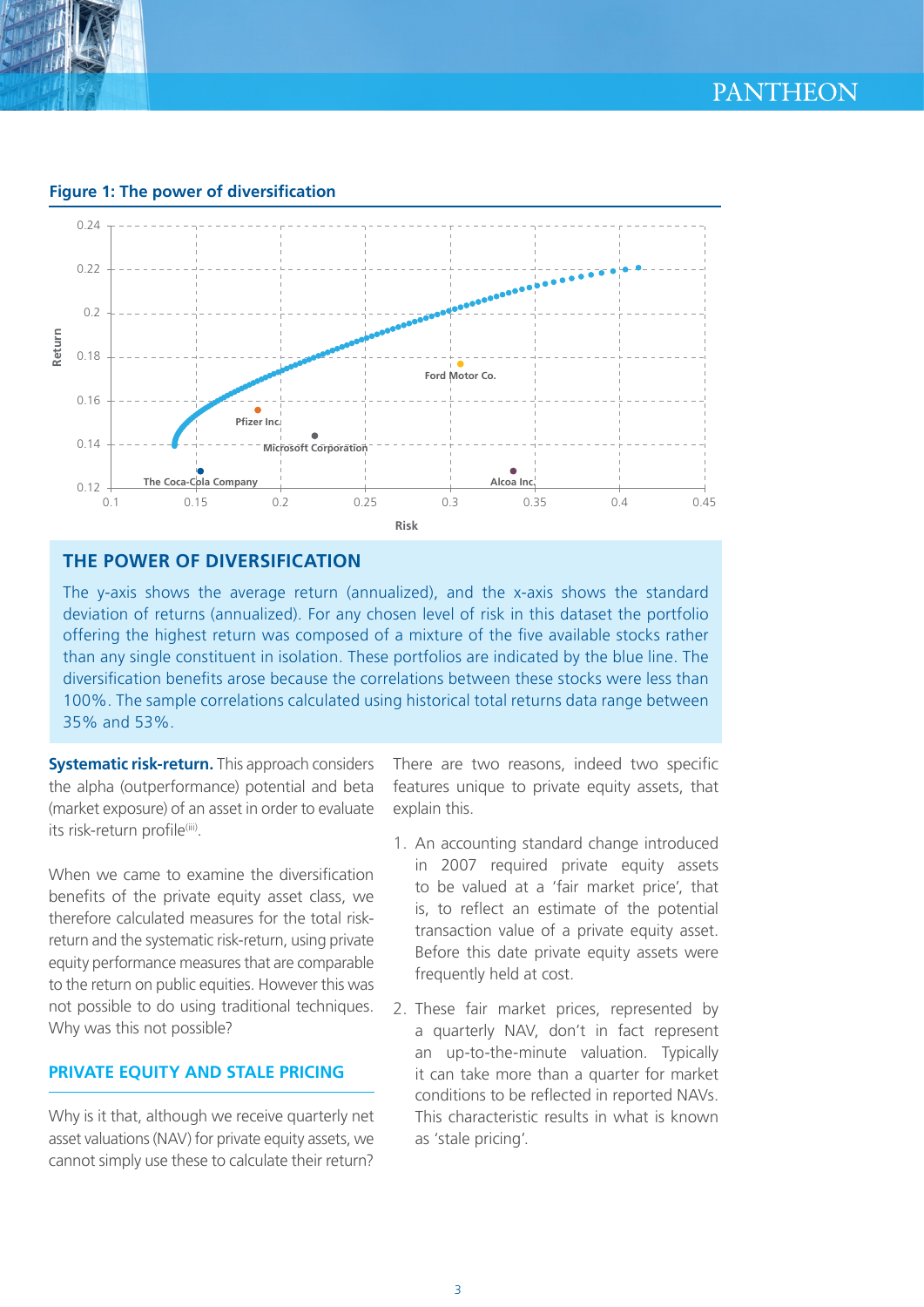The consequence of this is that it is necessary to use advanced techniques in order to identify and measure the risk-return of private equity investments.

### **HOW WE APPROACHED OUR STUDY**

Private equity is viewed as a relatively long-term asset class, and although there is a large and growing secondary market for private equity assets<sup>(iv)</sup>, this remains true in general. Therefore, it makes sense to consider the risk and return for private equity funds over their entire lifetime, from inception to liquidation – a period that is typically at least 10 years. But to do so requires us to think 'outside the box'. First, we focused on actual cash flows for our core analysis, thereby aiming to circumvent the problem of stale pricing and changes in accounting standards.

We used data from industry data provider, Pregin, for U.S. buyout funds with vintages (fund inception dates) spanning 1992 to 2004. Accordingly, for our market portfolio we used a value-weighted index of all publicly-listed U.S. stocks. This is a much expanded universe compared to the S&P500, and although the two indices are highly correlated, our index also includes all the small and mid-cap companies that are arguably important in making a fair comparison to private equity. We refer to our index as MKT. Please refer to note<sup>(vi)</sup> under "References and notes on methodology" on page 10 for a description of how our 'market portfolio' was derived.

Throughout the study, we grouped individual private equity funds together into funds-of-funds to provide a more realistic picture of the risk-return properties of private equity, as experienced by an investor taking a diversified position across multiple private equity funds.

#### **TOTAL RISK**

For each vintage in the study we considered the distribution of portfolios of 10 private equity

funds from that vintage. We did this, for each vintage, by randomly generating a sample of 2,000 combinations of 10 private equity funds that are possible using the Preqin U.S. buyout data from that vintage<sup>(vii)</sup>. This means that we equallyweight each vintage in our sample, spanning the period 1992 to 2004. Please refer to note<sup>(v)</sup> under "References and notes on methodology" on page 10 for more detail on our dataset.

It is common practice when measuring the performance of a private equity portfolio to calculate the Internal Rate of Return (IRR) or the Total Value to Paid-In (TVPI). However, we believe that neither of these measures is suitable for comparing private equity fund performance to other investments with differing cash flow patterns, such as a position in MKT.

Common private equity performance measures for comparison purposes are the public market equivalent (PME)<sup>(viii)</sup> and the Long-Nickels methodology<sup>(ix)</sup>. However neither of these measures gives a comparable rate of wealth creation for portfolios with anything between zero to 100% private equity allocation, and this is what we needed in order to map out the riskreturn frontier for our analysis $(x)$ .

We needed to find a different approach that would work for our purpose and that approach is known as the Modified Internal Rate of Return  $(MIRR)^{(xi)}$ . This measure is calculated by assuming that an investor's uncalled capital (capital that is yet to be invested in underlying portfolio companies) and distributions (resulting from sales or corporate actions) are invested in a tradable security such as T-bills or MKT. Please see "Explaining the MIRR" on page 9 for details about the MIRR calculation.

We modelled for an allocation range between zero and 100% to private equity and we used MKT as the reinvestment asset for our private equity dataset<sup>(xii)</sup>. Where zero allocation is made to private equity, the MIRR simply shows the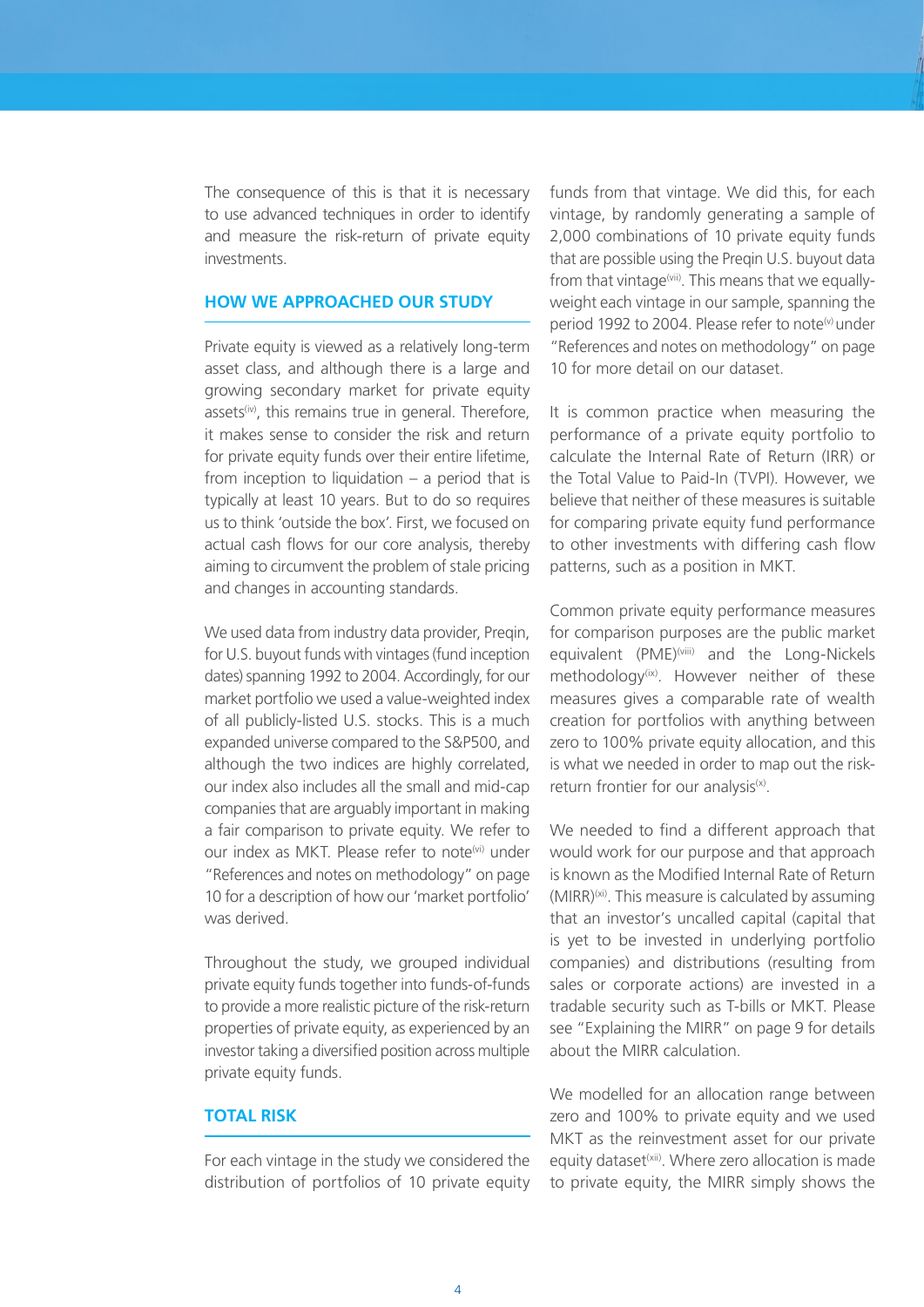

geometric mean return achieved on a lump-sum investment in MKT spanning the lifetime of the comparison private equity assets.

For each portfolio of 10 private equity funds we therefore had an observation of its MIRR, as well as an observation of the MIRR for MKT. Using this data we are able to estimate the covariance $(xiiii)$ and so map out the risk-return frontier. Please see Figure 2. The blue line indicates the risk-return achieved for the allocation ranges between zero to 100% to private equity. Portfolio theory then told us that on a risk-adjusted basis the optimal allocation to equities was given by what's known as the tangency portfolio<sup>(xiv)</sup>, which in this case involved a 38% allocation to a portfolio of 10 private equity funds.

To consider why this result occurred, note that a portfolio of private equity funds (marked as the point "PE allocation  $= 100\%$ " in Figure 2) would have offered a higher expected return than MKT (marked as the point "PE allocation  $= 0\%$ " in Figure 2). At the same time it also entailed a higher dispersion in outcomes, as indicated by its higher risk level. To see this note that the 100% private equity portfolio is further to the right than the 0% private equity portfolio. All of this reflects established portfolio theory that the higher your risk position the higher your expected returns. However since the correlation between private equity and public equities was only 70.1%<sup>(xv)</sup>, this suggested that private equity can provide significant diversification benefits when included in a portfolio of public equities, and that including





# **THE OPTIMAL PRIVATE EQUITY ALLOCATION IDENTIFIED BY OUR STUDY**

The y-axis shows the average return (MIRR), and the x-axis shows the standard deviation in return (MIRR), for a range of portfolios with private equity allocations from 0% to 100%. Based upon our historical dataset, the portfolio of risky assets with the highest risk-return allocates 38% to private equity. This is known as the optimal portfolio of risky assets. The dashed grey line plots the risk-return of a portfolio composed of mixtures of T-bills and the optimal portfolio of risky assets. Classic portfolio theory tells us that regardless of your risk preferences, it is optimal to hold one of the portfolios indicated by this dashed grey line.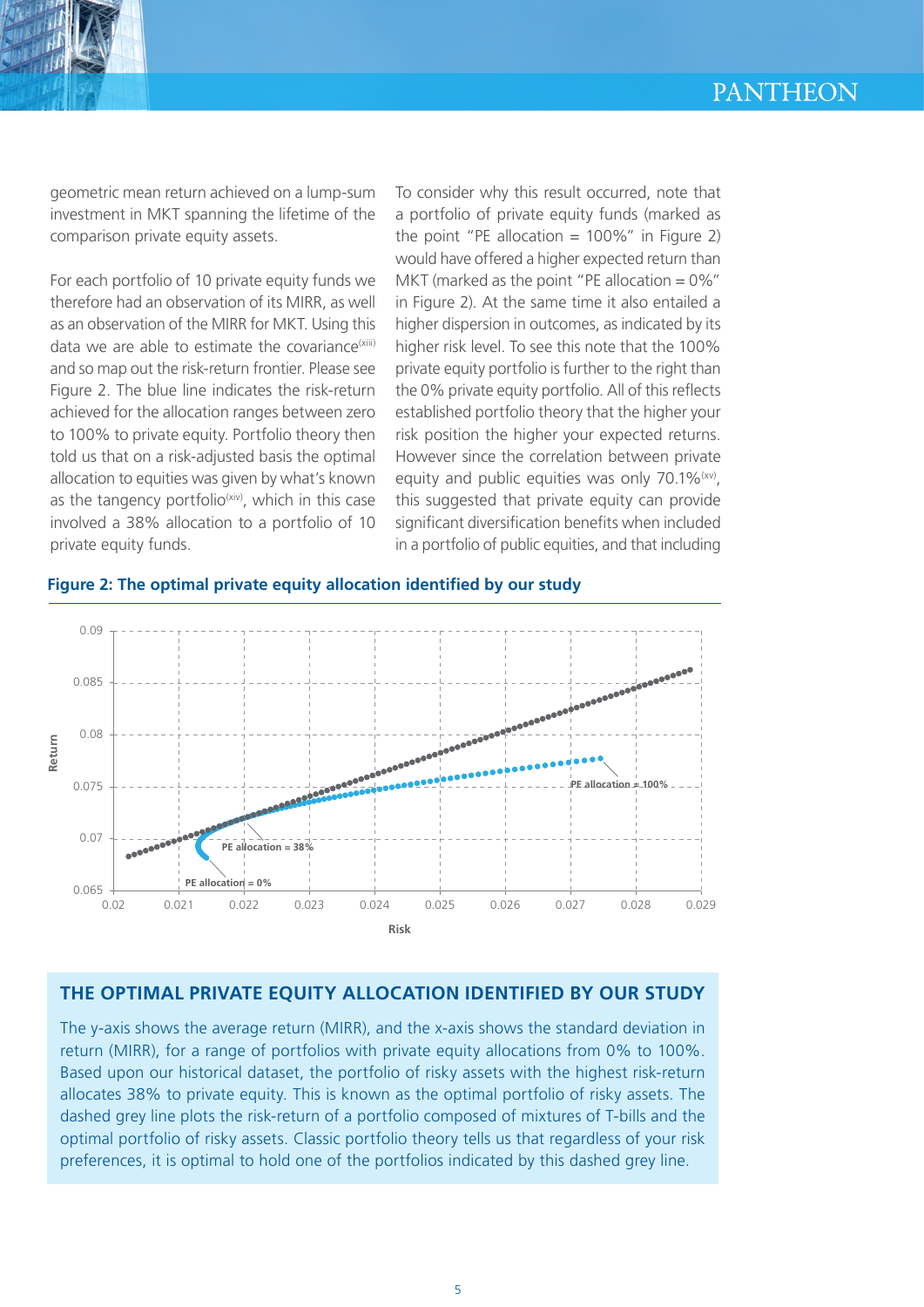private equity in a portfolio of public equities can raise risk-adjusted returns.

The result of this risk-return analysis, (known as mean-variance analysis) suggests that, based upon our historical dataset, it was optimal to allocate 38% of the portfolio of risky assets as a commitment to private equity, where uncalled and distributions are invested in MKT.

Although there is a large and rapidly growing secondary market for private equity fund shares, private equity is relatively illiquid compared to public equities, and in order to make a fair comparison we believe one must apply a correction to the analysis. Adjusting for the reality of imperfect liquidity (i.e. the private equity investor can't sell his positions at will) would have reduced the optimal allocation to private equity to 23.6%(xvi). For an investor with no liquidity constraints, our analysis suggests that the higher allocation of 38% would have been optimal.

## **SYSTEMATIC RISK**

As discussed earlier, another important way of assessing the marginal benefit of adding private equity to a portfolio of public equities is by considering its alpha and beta.

For each vintage in our sample, we formed a fund-of-funds portfolio composed of U.S. buyouts from the Preqin dataset. We then applied a technique that estimates the alpha and beta that are required to give the fund-of-funds a net present value of zero<sup>(xvii)</sup>. This method is analogous to the procedure for estimating the IRR of a sequence of cash flows, and allows us to avoid any stale pricing issues.

We estimate a beta of 1.05, or put another way, confirm that, based upon our dataset and period under observation, there was a relation of approximately one-to-one between private

equity and MKT returns. This makes sense private equity is, after all, substantially similar to public equities. Private and public equity occupy the same position in the capital structure, and consequently the supply and demand for private equity assets is broadly influenced by the same macroeconomics as affects public equities. In particular, entry and exit opportunities are highly likely to be related to public market valuations.

The picture is completed by the economically and statistically significant alpha estimate of 3.16% (annualized), which is estimated via the same technique as described in the previous paragraph and is based upon the same historical dataset as referenced earlier. This alpha could be attributable to operational skill, compensation for illiquidity, or a combination of both.

What all of this suggests is that private equity fund commitments can provide an investor with a similar exposure to the risk and return offered by MKT, but with the added benefit of something that cannot be achieved simply by taking a leveraged position in the MKT - alpha. That alpha of 3.16% suggests that private equity can add value to a portfolio of public equities, by providing access to a potential extra annualized return of 3.16% that cannot be obtained using publicly-traded equities. This alpha implies a spread of 3.16% between private equity and public equities.

This historical analysis of systematic risk and returns therefore results in a similar conclusion to the previous section: inclusion of private equity assets may enhance the risk-return profile of a portfolio of public equities.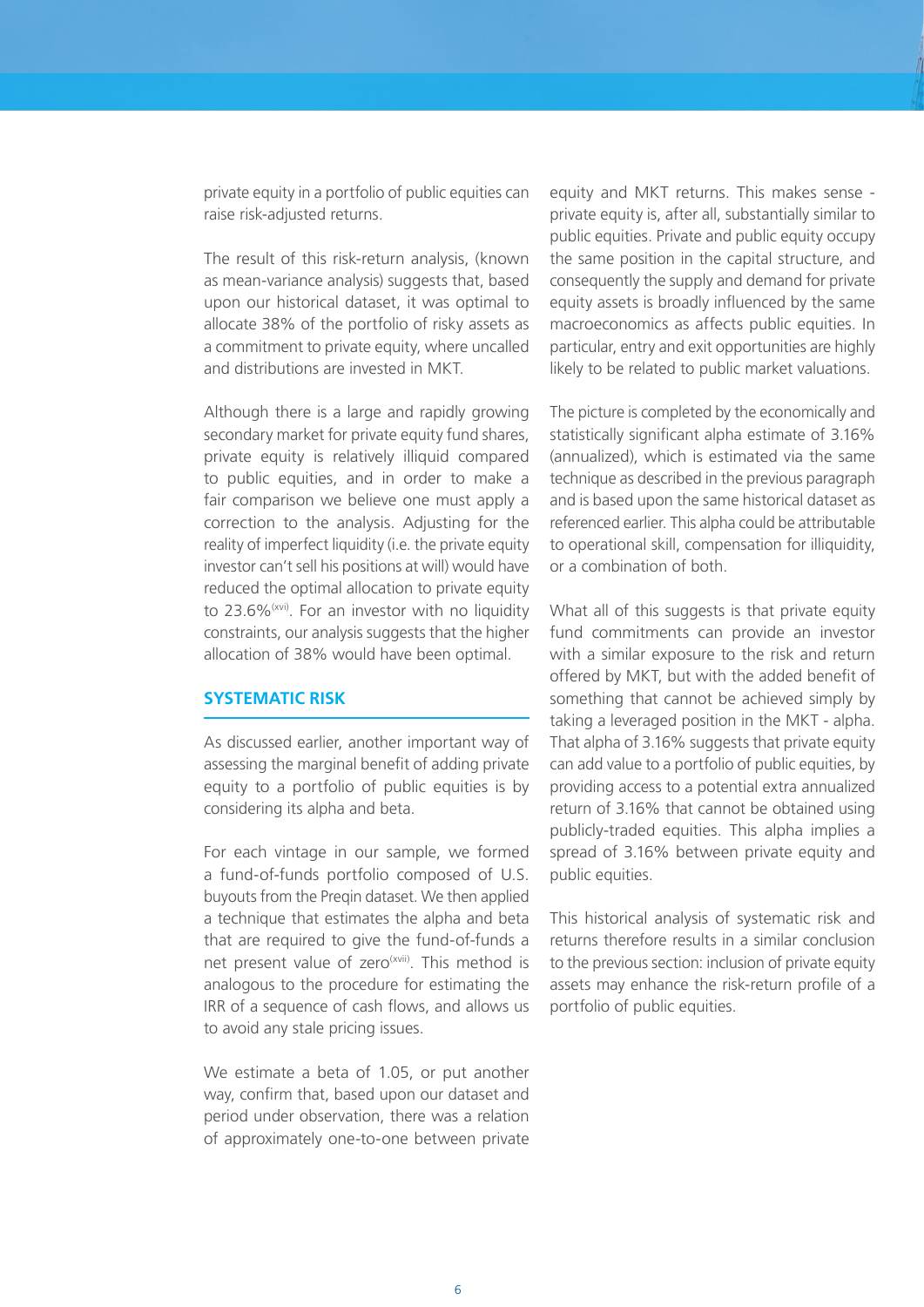

# **CONCLUSION**

It is common to hear of the benefits that may accrue from holding a diversified portfolio of investments. However, given the particular profile of private equity and its valuation features, there has been no obvious way to pinpoint the diversification benefits from adding private equity to a portfolio of publicly-listed equities. On the one hand, private equity might be expected to behave much like public equities, but on the other hand private equity deals can sometimes be more leveraged, and might benefit from operational skill and any extra returns that might arise as compensation for illiquidity (i.e. the limitations of being able to sell private equity at will).

This study applied advanced techniques to examine the risk-return of private equity versus publicly-listed equities. The results appear to confirm the inherent similarities between private equity and public equities, but they also suggest that a private equity allocation can offer significant alpha and diversification benefits when added to a portfolio of public equities. These risk-return comparisons demonstrate that the classic portfolio theory regarding the benefits of portfolio diversification can also apply to private equity.

# **OUR KEY FINDINGS**

### **Private equity behaved similarly to public equities over the long run but with alpha:**

- > We estimated a beta of 1.05 between private equity and public equities. This suggests that on average the potential transaction value of private equity investments moved in-step with public market returns.
- > Based upon our historical dataset, private equity added value to a portfolio of public equities via an annualized alpha of 3.16%.
- > This alpha suggests that, during the period under observation, private equity provided access to an extra annualized return of 3.16% each year on average that could not have been obtained using publicly-traded equities.

#### **Private equity can provide diversification benefits to a portfolio of public equities:**

- > Private equity can offer higher returns and higher total risk than an index of public equities.
- > This follows the classic maxim of financial markets: the more risk you take the higher your expected returns.
- > However because the correlation between private equity and public equities was 70.1% (based upon our dataset), private equity provided diversification benefits when included in a portfolio.
- > Analysis therefore indicates that adding private equity to a portfolio of public equities may raise risk-adjusted returns.
- > Mean-variance analysis suggests that the optimal portfolio of risky assets should have included a 23.6% commitment to a diversified portfolio of private equity funds. This calculation included a penalty for private equity due to its relative illiquidity compared to public equities.
- > Our analysis suggests that for investors with no liquidity constraints, the optimal allocation to private equity would have been 38%.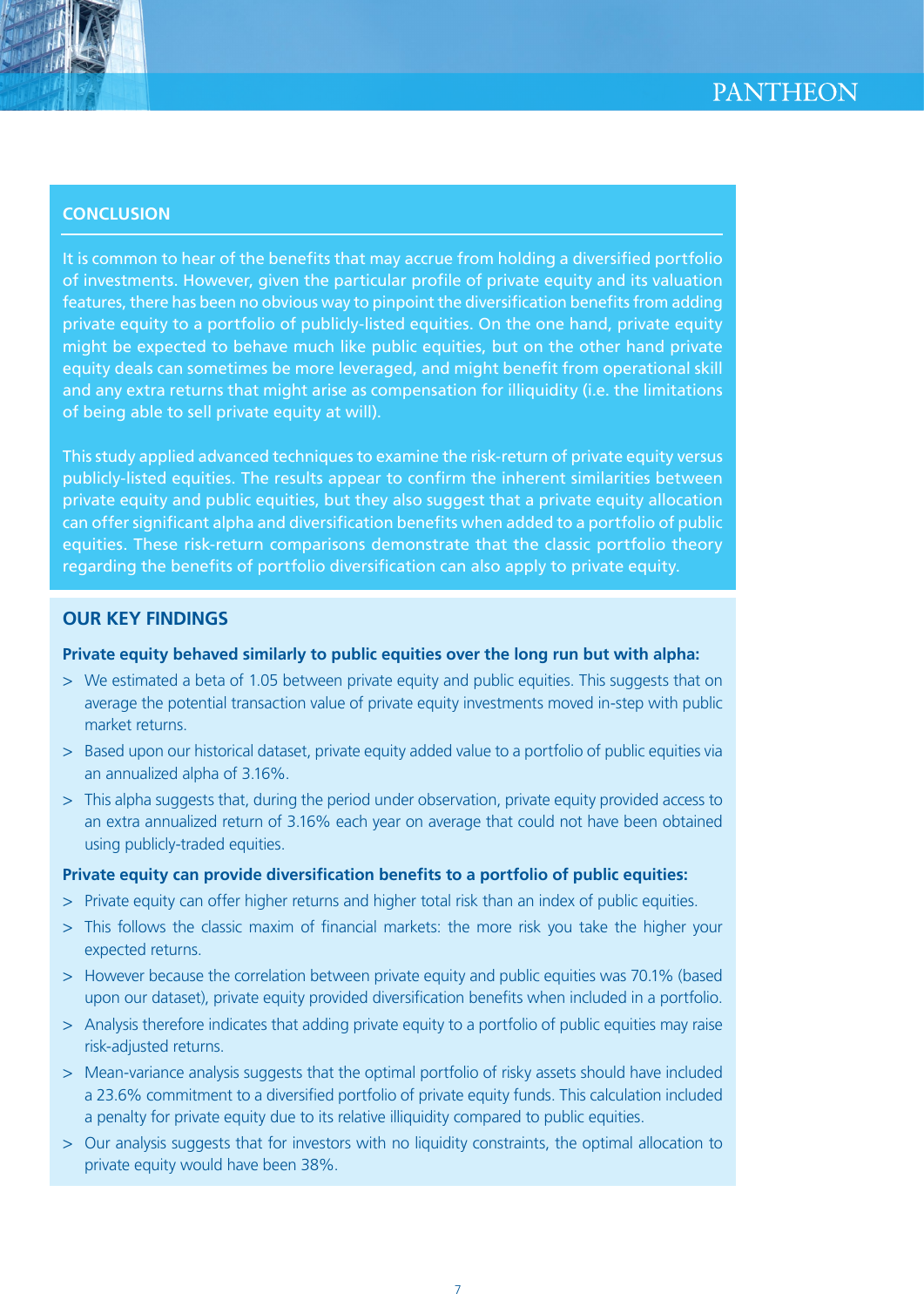#### **EXPLAINING THE MIRR**

The IRR is only valid as a comparison in the event that the IRR is also available elsewhere for the investment of uncalled and the reinvestment of distributions. Use of the IRR could lead to unrealistic flattery of private equity fund performance. Meanwhile, the TVPI assumes that uncalled capital and distributions are not reinvested at all, which is an unrealistic penalization of private equity fund performance. Therefore we used what is known as the Modified Internal Rate of Return (MIRR)(xviii). This measure is calculated by assuming that the LP's uncalled capital and distributions are invested in a tradable security such as T-bills or MKT. We then discount all commitments back to the time of the fund inception, using the

return observed on this security. We denoted this the present value (PV) of commitments. Similarly we then compound all the distributions forward to the time of fund liquidation, again using the return observed on the reinvestment security. This was denoted as the future value (FV) of distributions. The MIRR is the annualized geometric mean return that compounds PV to equal FV. The MIRR was more accurate because it gave us a comparable rate of wealth creation for portfolios with anything between a zero to 100% private equity allocation, and does not suffer from issues with stale pricing<sup>(xix)</sup>. Note that in the event of a zero private equity allocation, the MIRR is just the geometric mean return achieved on a lump-sum investment in MKT spanning the lifetime of the comparison private equity assets.



#### **Figure 3: MIRR explained**

#### **MIRR EXPLAINED**

Capital calls (blue) are discounted back to inception using the return observed on the reinvestment security, and then summed to give the present value (PV). Distributions (orange) are compounded forward to the time of liquidation using the return observed on the reinvestment security, and then summed to give the forward value (FV). This gave us the present value of the calls and the forward value of the distributions, where the time value of money is given by the return observed on the reinvestment security. The MIRR is then the annualized geometric mean return that compounds PV to give FV.

#### **For more information, please contact:**

#### **Pantheon Client Services**

**Phone:** +44 20 3356 1800 **Email:** global-client\_services@pantheon.com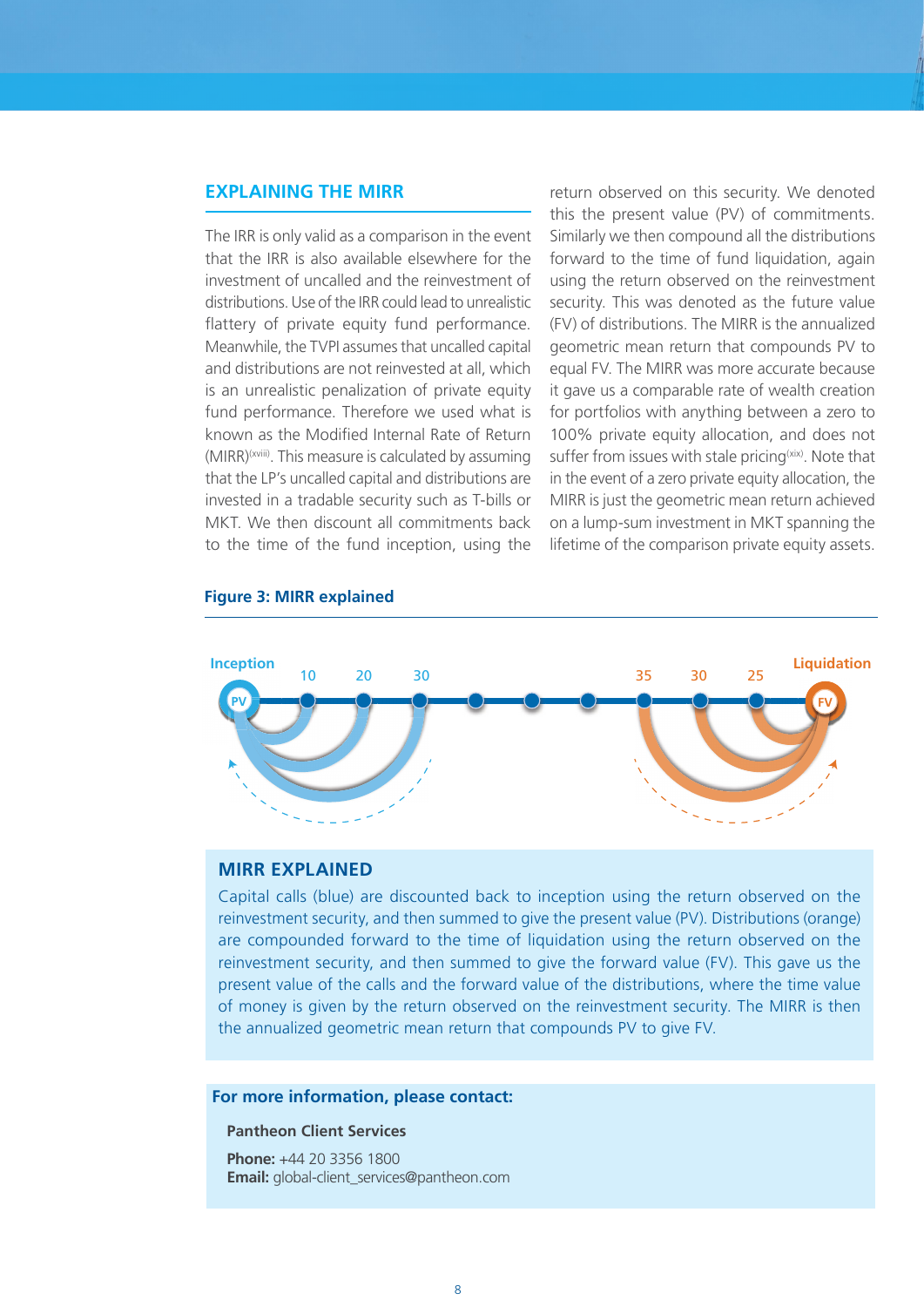

#### REFERENCES AND NOTES ON METHODOLOGY

(i) The stocks (as well as the period) were selected randomly from a database of currently listed U.S. stocks. The requirements being (a) to select multiple U.S. stocks in order to be able to examine the correlation between them; and (b) selecting a multi-year period over which to do so. Whilst the time period under observation might have modified the specific conclusions for the particular subset of stocks chosen, the main result – that imperfectly correlated stocks can generate benefits from portfolio diversification – would have remain unchanged regardless of the time period (and indeed the stocks themselves) selected, as long as all five stocks were not perfectly correlated. Therefore, neither the specific stocks selected, nor the time period chosen, are central to our argument, and together represent only one possible example from many.

(ii) This comes from the Capital Asset Pricing Model. Any assets that do not have an appealing riskadjusted return are demanded less by investors, lowering their price and increasing their risk-adjusted return. The result is that in equilibrium all assets form part of the 'market portfolio'.

(iii) Alpha is the average return an investor receives without bearing any exposure to the risk in the market portfolio (i.e. systematic risk), and beta captures the exposure to the risk in the market portfolio. Using these risk-return measures follows from the analysis of total risk-return. If the market portfolio is the default investment choice, then it makes sense to measure the value-add of an investment according to what returns the investor achieves that are not available from exposure to the risk in the market portfolio. Similarly, it makes sense to measure the risk in an investment according to how much extra exposure to the market portfolio is entailed in that investment.

(iv) Secondary market volumes rose from \$25bn in 2011 to \$42bn in 2014 according to Cogent Partners, Secondary Market Trends & Outlook, January 2015.

(v) The dataset commences in 1992 as there were too few usable U.S. buyout funds in the Preqin data prior to 1992. We cut the dataset off after 2004 to ensure we had at least 10 years of performance data to measure. For the 2004 vintage we therefore had 10 years of private equity cash flow data, i.e. our last observations were from 2014. We focused on U.S. buyouts as this was the Preqin subset with the largest amount of available data, and allowed for a more direct comparison to our U.S.-focused public market portfolio.

We started with the 1992 vintage, and then randomly selected 10 U.S. buyout funds with replacement, equally weighting each of them. We calculated the MIRR of this PE portfolio and the corresponding MIRR of MKT over the same period. We then repeated this process 2000 times so as to have 2000 of pairs of observations of the performance on PE and MKT, for the vintage 1992. The commitment period of each fund-of-funds ("FOF") is 1-year, the number of FOF is 2000 and we equally weighted each commitment to the 10 funds. We then repeated this for each vintage (1993, 2004).

For the public indices we used the CRSP value-weighted index and the MIRR calculation, assuming a lump sum commitment coinciding with the inception of the FOF, and a lump sum distribution coinciding with the liquidation of the FOF. In this circumstance the MIRR figure is equivalent to the geometric mean return on the CRSP value-weighted index for the time period spanning the inception and liquidation of the FOF.

(vi) We used the Centre for Research in Security Price's (CRSP) value-weighted index of all publicly listed U.S. stocks, because we believe it to be a good public market comparator for the U.S. buyout-focused private equity data we used in our analysis. The value-weighted index is a value-weighted portfolio built each calendar period using all issues listed on the selected exchanges with available shares outstanding and valid prices in the current and previous periods, excluding American Depositary receipts. Issues are weighted by their market capitalization at the end of the previous period.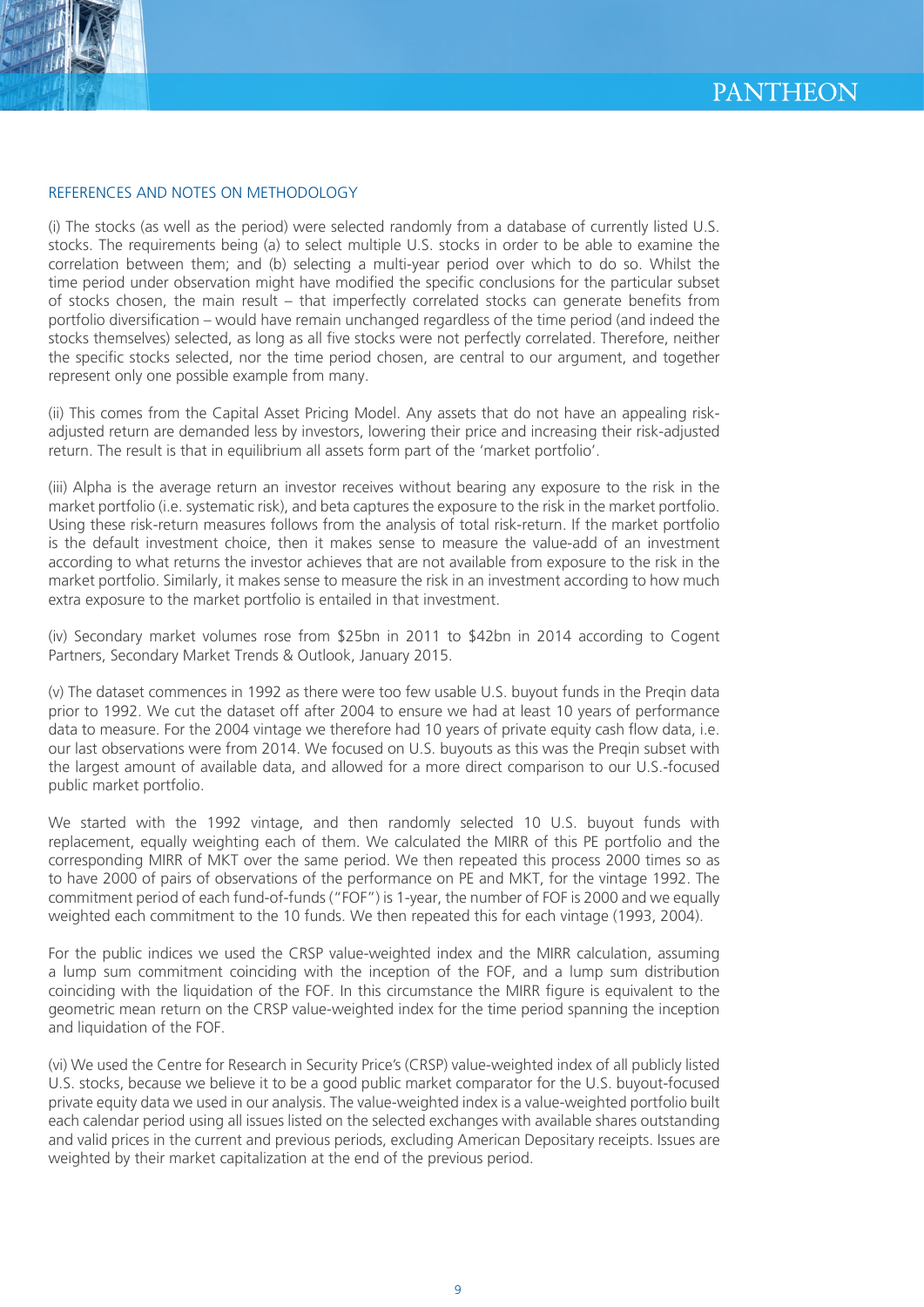(vii) For each vintage we looked at the sample of funds and randomly selected 10 funds with replacement to result in one re-sample. We then did this 2000 times for each vintage, so as to obtain 2000 re-sampled portfolios of 10 funds for each vintage. A program written using Matlab was used to implement this resampling exercise.

(viii) Kaplan and Schoar (2005).

(ix) Kocis et al (2009).

(x) To consider this, note that both the PME and Long-Nickels methodology involve comparing a portfolio of private equity funds to a strategy that invests in the benchmark in synchronization with the cash flows of the private equity portfolio. However, for a zero allocation to private equity the rate of wealth creation accruing to the investor is unrelated to the cash flows of the portfolio of private equity funds.

(xi) Franzoni et al (2012, Journal of Finance).

(xii) Note that changing the choice of reinvestment asset will influence the result. For example, we repeated this study using T-bills and unsurprisingly found that the portfolio of 10 private equity funds has lower risk and lower returns. However such a portfolio would be an unusual investment assuming one believes that MKT is the next best thing to private equity. As a result, it would be an unfair penalization of the private equity portfolio to assume that T-bills are used for reinvestment, as any sensible private equity strategy would arguably involve reinvesting in subsequent private equity funds, if not MKT. In terms of systematic risk, we estimated a lower beta (0.49) and lower alpha (20 bps annually) when using T-bills for reinvestment.

(xiii) This estimate takes care to correct for autocorrelation issues. This issue and the findings of the study more broadly are explained in greater detail in a forthcoming technical white paper. Please contact Pantheon directly if you would like a copy of the technical version of this paper.

(xiv) The tangency portfolio is the optimal combination of risky assets, and mixtures of the tangency portfolio and the risk-free asset will maximize return at each level of risk.

(xv) A portfolio's beta is equal to the covariance between the portfolio returns and MKT returns, divided by the variance of the MKT returns. Rearranging this algebraically, the correlation can be expressed as the beta multiplied by the ratio of the standard deviation of MKT returns to the standard deviation of the portfolio returns. So even though our beta is approximately one, the relatively higher standard deviation of private equity vs. the MKT lowers the correlation. In practice we estimate the correlation by first estimating the covariance and then scaling by the standard deviations. We take care to correct for autocorrelation issues. This issue and the findings of the study more broadly are explained in greater detail in a forthcoming technical white paper. Please contact Pantheon directly if you would like a copy of the technical version of this paper.

(xvi) This adjustment from 38% to 23.6% is guided by academic research. In particular, a standard calibration of Ang et al (2013)'s model suggests that an allocation to an illiquid risky asset should be 62% of what it would be in a setting where it did not suffer from illiquidity risk. This issue and the findings of the study more broadly are explained in greater detail in a forthcoming technical white paper. Please contact Pantheon directly if you would like a copy of the technical version of this paper.

(xvii) Driessen et al (2012, Journal of Financial and Quantitative Analysis).

(xviii) Franzoni et al (2012, Journal of Finance).

(xix) It also allows for the investment opportunity of uncalled capital; reinvestment of distributions; does not assume that an investor who is not invested in a GP's fund is able to observe when the GP is making calls or distributions; and offers well-behaved quantities.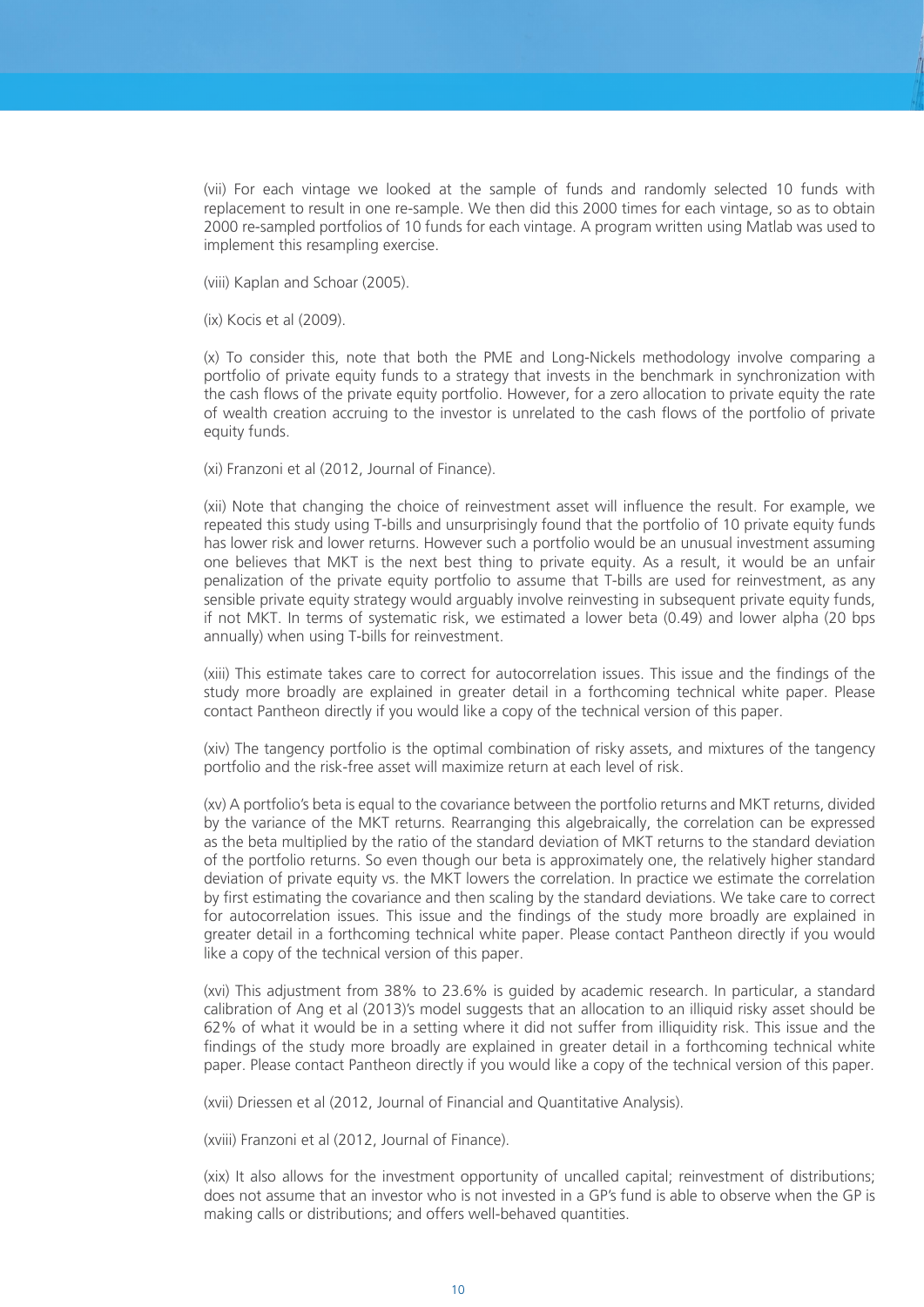



#### **IMPORTANT DISCLOSURE**

This publication has been prepared solely for use by sophisticated investors / professional clients in the U.S. and U.K. only for illustration, educational and or discussion purposes. It does not constitute independent research and under no circumstances should this publication or the information contained in it be used or considered as an offer, inducement, invitation, solicitation or recommendation to buy or sell any security or financial instrument or service or to pursue any investment product or strategy or otherwise engage in any investment activity or as an expression of an opinion as to the present or future value or price of any security or financial instrument. Nothing contained in this publication is intended to constitute legal, tax, securities or investment advice. Nothing contained in this publication is intended to be published or made available in any jurisdiction where to do so would result in a breach of any applicable law or regulation.

In all jurisdictions other than the U.S. this document is issued by Pantheon Ventures (UK) LLP ("Pantheon UK"), which is authorised and regulated by the Financial Conduct Authority (FCA) in the United Kingdom. Pantheon UK's registration number is OC352463 and its registered address is Norfolk House, 31. St. James's Square, London, SW1Y 4JR. In the U.S., this document is issued by Pantheon Ventures (US) LP which is registered as an investment advisor with the U.S. Securities and Exchange Commission ("Pantheon US" and together with Pantheon UK "Pantheon").

Past performance is not a guide to the future. Market and exchange rate movements may cause the capital value of investments, and the income from them, to go down as well as up and the investor may not get back the amount originally invested.

This publication may include "forward-looking statements". All projections, forecasts or related statements or expressions of opinion are forward-looking statements. Although Pantheon believes that the expectations reflected in such forward-looking statements are reasonable, it can give no assurance that such expectations will prove to be correct, and such forward-looking statements should not be regarded as a guarantee, prediction or definitive statement of fact or probability.

The historical data set and conclusions here are purely illustrative, and representative only of a small sample of possible scenarios. The conclusions applicable to this data are based on the back tested performance of randomly selected investments over the time period indicated. "Back testing" is a process of objectively simulating historical investment returns by applying a set of rules for buying and selling fund shares backward in time, testing those rules, and hypothetically investing in the shares that are chosen. Back testing is designed to allow investors to understand and evaluate certain strategies by seeing how they would have performed hypothetically during certain time periods.

It is possible that the markets will perform better or worse than shown via this study, the actual results of an investor who invests in the manner this study highlighted can be better or worse than concluded here, and an investor may lose money by investing in this way. Although the information contained herein has been obtained from sources believed to be reliable, its accuracy and completeness cannot be guaranteed. While back testing results reflect the rigorous application of the data selected, back tested results have certain limitations and should not be considered indicative of future results.

Pantheon has taken reasonable care to ensure that the information contained in this document is accurate at the date of publication. However, no warranty or guarantee (express or implied) is given by Pantheon as to the accuracy of the information in this document, and to the extent permitted by applicable law, Pantheon specifically disclaims any liability for errors, inaccuracies or omissions in this document and for any loss or damage resulting from its use. Unless stated otherwise, any opinions expressed herein are current as of the date hereof and are subject to change at any time. Unless stated otherwise all views expressed herein represent Pantheon's opinion.

All materials published on the Site are protected by copyright, and are owned or controlled by Pantheon as the provider of the materials. If you download any information or software from this Site, you agree that you will not copy it without the prior written consent of Pantheon or remove or obscure any copyright or other notices or legends contained in any such information.

Copyright © Pantheon 2015. All rights reserved. PVL 6249